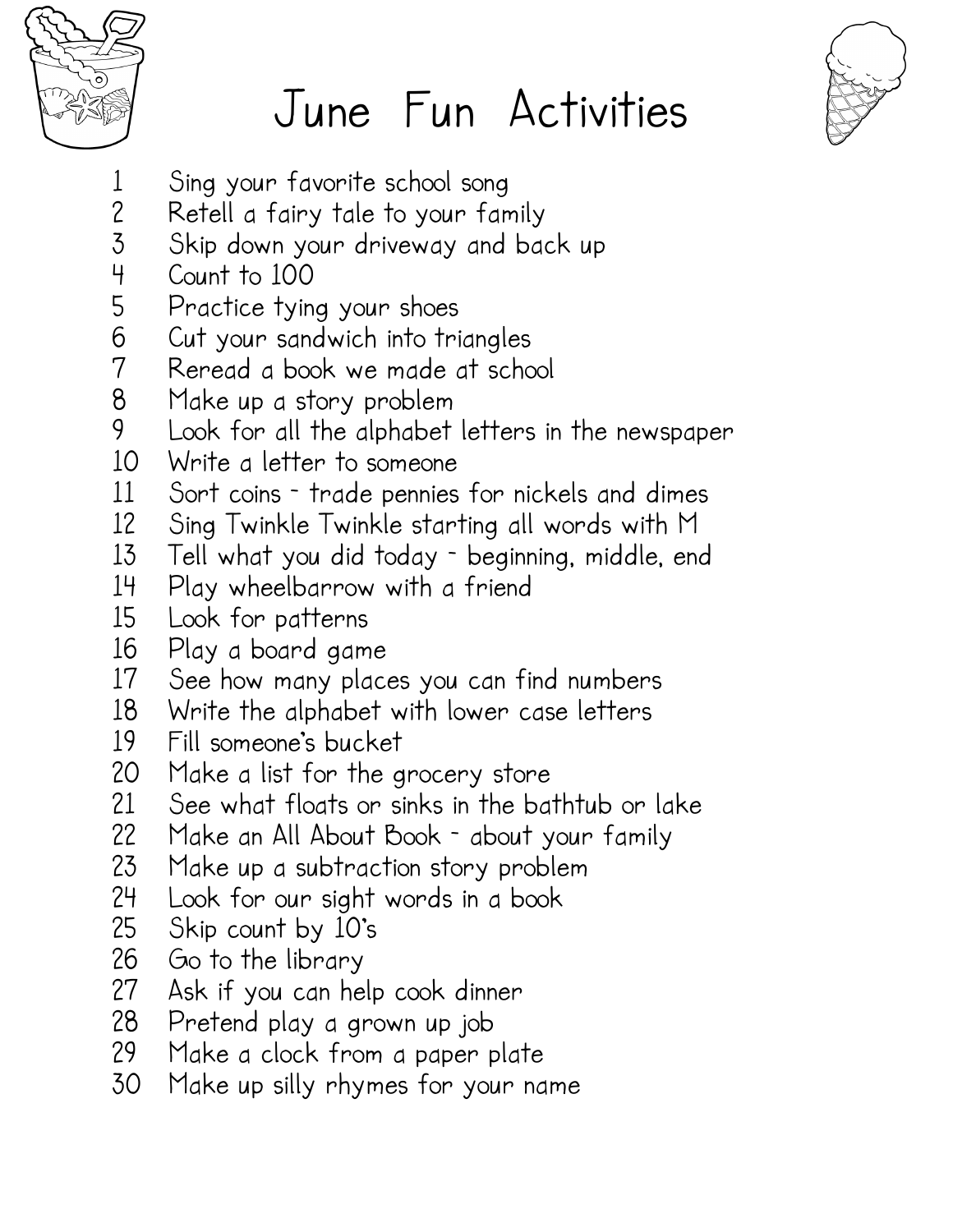



- 
- 1 Tally count the windows in your house<br>2 Write all the color words you think of 2 Write all the color words you think of<br>3 Label things in your bedroom
- Label things in your bedroom
- 4 Make an AABB pattern by clapping and patting
- 5 Hop on one foot 20 times<br>6 Play Memory
- 6 Play Memory
- 7 Name characters, setting, problem and solution in a story
- 8 Write number words
- Use a small cup to fill a bucket with water  $\sim$  count
- 10 Play a card game
- 11 Skip count by 5's<br>12 Draw a picture w
- Draw a picture with amazing details
- 13 Tally count living things in your backyard<br>14 Walk heel to toe on a sidewalk crack
- 14 Walk heel to toe on a sidewalk crack<br>15 Do a talent show with your friends
- Do a talent show with your friends
- 16 Think of words in the at family (cat, hat, etc.)<br>17 Use a vellow marker and find the alphabet in
- Use a yellow marker and find the alphabet in the paper
- 18 Read 2 books to a stuffed animal
- 19 Write a note for your Mom or Dad
- 20 Hide something, give clues to find it over, behind, beside<br>21 Read a book and tell the beginning, middle and end
- 21 Read a book and tell the beginning, middle and end
- 22 Use your hand to measure things around your house<br>23 Give someone a compliment
- 23 Give someone a compliment<br>24 Practice telling time on the
- 24 Practice telling time on the hour (4:00, 12:00, etc.)<br>25 Make a list of things you are good at
- 25 Make a list of things you are good at<br>26 Make up a riddle or knock, knock joke
- 26 Make up a riddle or knock, knock joke<br>27 Walk backward around your house
- 27 Walk backward around your house
- Make a map of your house
- 29 Make a chart of the weather all week<br>30 Say the Pledge of Allegiance
- 30 Say the Pledge of Allegiance<br>31 Write all the never again' wor
- Write all the 'never again' words